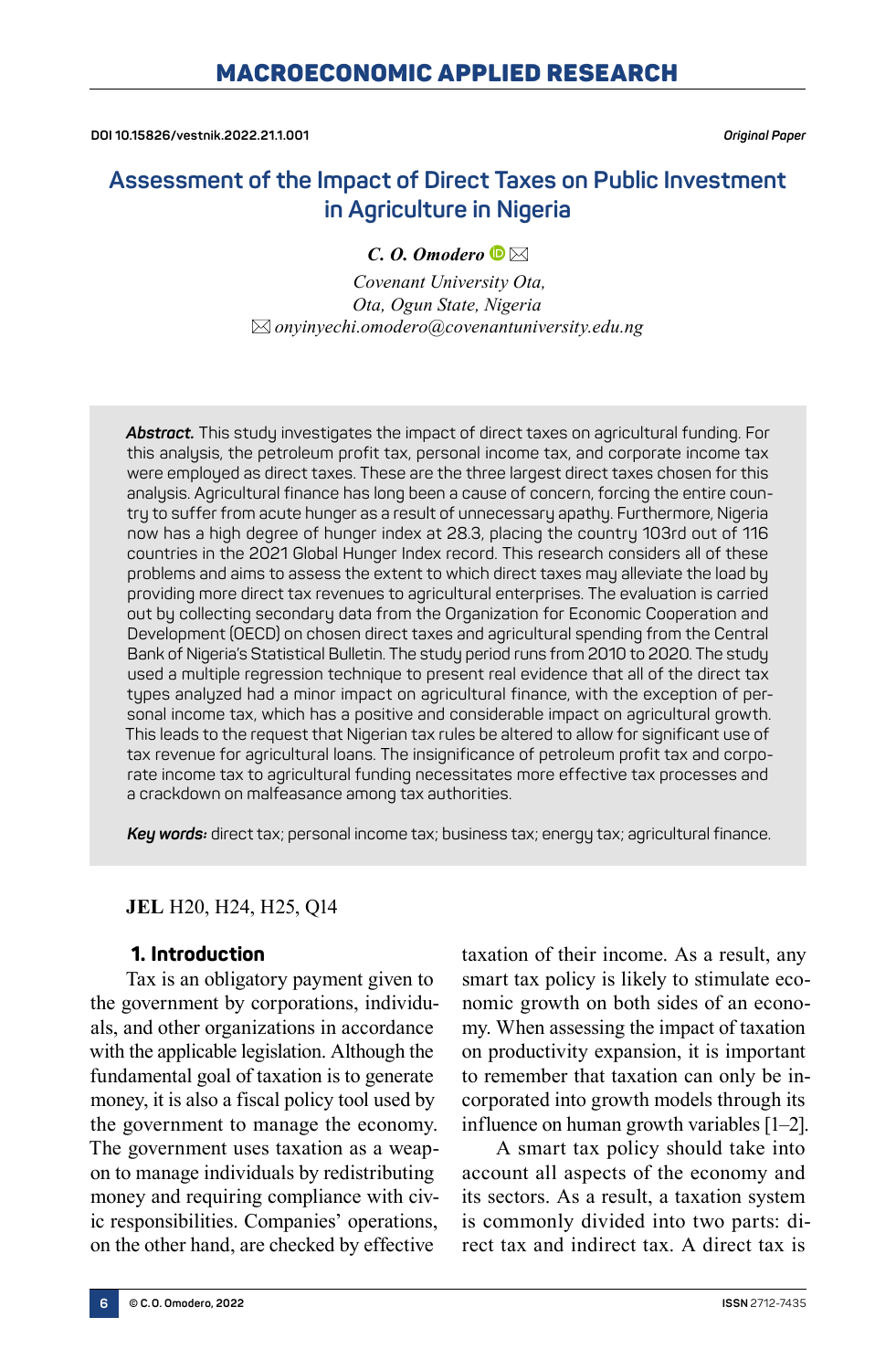one that is levied directly on the taxpayers who must pay the tax. As a result, it cannot transfer its tax burden to others. In the event of an indirect tax, the government gets money from middlemen [3]. The ultimate bearer of economic misfortune is not the taxpayer. The impact of indirect and direct taxes on the economy varies due to differences in collection tactics, income sources, and the transfer of economic tax burden. The reasonable balance of direct and indirect taxes will maximize tax advantages [3].

Agriculture is an essential part of the economy and has the ability to alleviate unemployment, food shortages, and hunger in the majority of developing nations, including Nigeria. Crop farming has been identified as a potential source of sustenance for both children and adults in an economy. Agriculture in Nigeria has yet to cover the critical gaps as envisaged, but appropriate money to reach this goal remains a fantasy. During the COVID-19 pandemic, food scarcity had a significant impact on the amount of compliance with the lockdown procedures in place to prevent the pandemic from spreading. The food supply was insufficient, which resulted in violations of government directives in many parts of the country. However, it is unclear if Nigeria's tax regime is designed to encourage agricultural investment.

Prior research [4] attempted to examine the reaction of agricultural output to tax income but did not take into account the structural components of taxation in Nigeria. The study of [5] explored the effect of tax income on public service delivery, but government responsibility for agricultural growth through direct taxation was not considered.

The current study is an extension of prior research, with the goal of examining the influence of direct taxation on government investment in agriculture. According to [3] a strong tax policy must assist all sectors of the economy, with agriculture being

one of the most important. This study is critical at this time because it will act as a reference for policymakers in terms of suitable priority allocation when it comes to government spending obligations. As a result, the primary goal of this research is to investigate the influence of direct taxes on agricultural finance in Nigeria. The following are the precise goals:

*i.* to evaluate the influence of corporate income tax on agricultural finance;

*ii.* to investigate the effect of petroleum profit tax on agricultural investment;

*iii.* to assess the impact of personal income tax on agricultural spending.

To pursue the specific objectives as stated above, the following null hypotheses are formulated:

*HO*<sup>1</sup>: Corporate income tax has no discernible impact on agricultural finance.

*HO*<sub>2</sub>: Petroleum profit tax has no noticeable impact on agricultural investment.

*HO*<sub>3</sub>: Personal income tax has no apparent impact on agricultural expenditure.

# **2. Literature review**

Canavire-Bacarreza et al. [6] used vector autoregressive methods and panel data estimations to investigate the impact of various tax instruments on growth in Latin American nations. Contrary to popular belief, they discovered that the personal income tax had no detrimental influence on economic progress. In terms of corporate income taxes, their findings indicated that lowering tax evasion and increasing dependence on collection may increase regional economic growth.

Phiri [7] used quarterly data from 1990 to 2015 to assess the influence of direct and indirect taxes on South African economic development. The findings revealed, among other things, that direct taxes hampered South Africa's economic progress.

Tanchev [8] used the OLS technique in an econometric analysis from 2004 to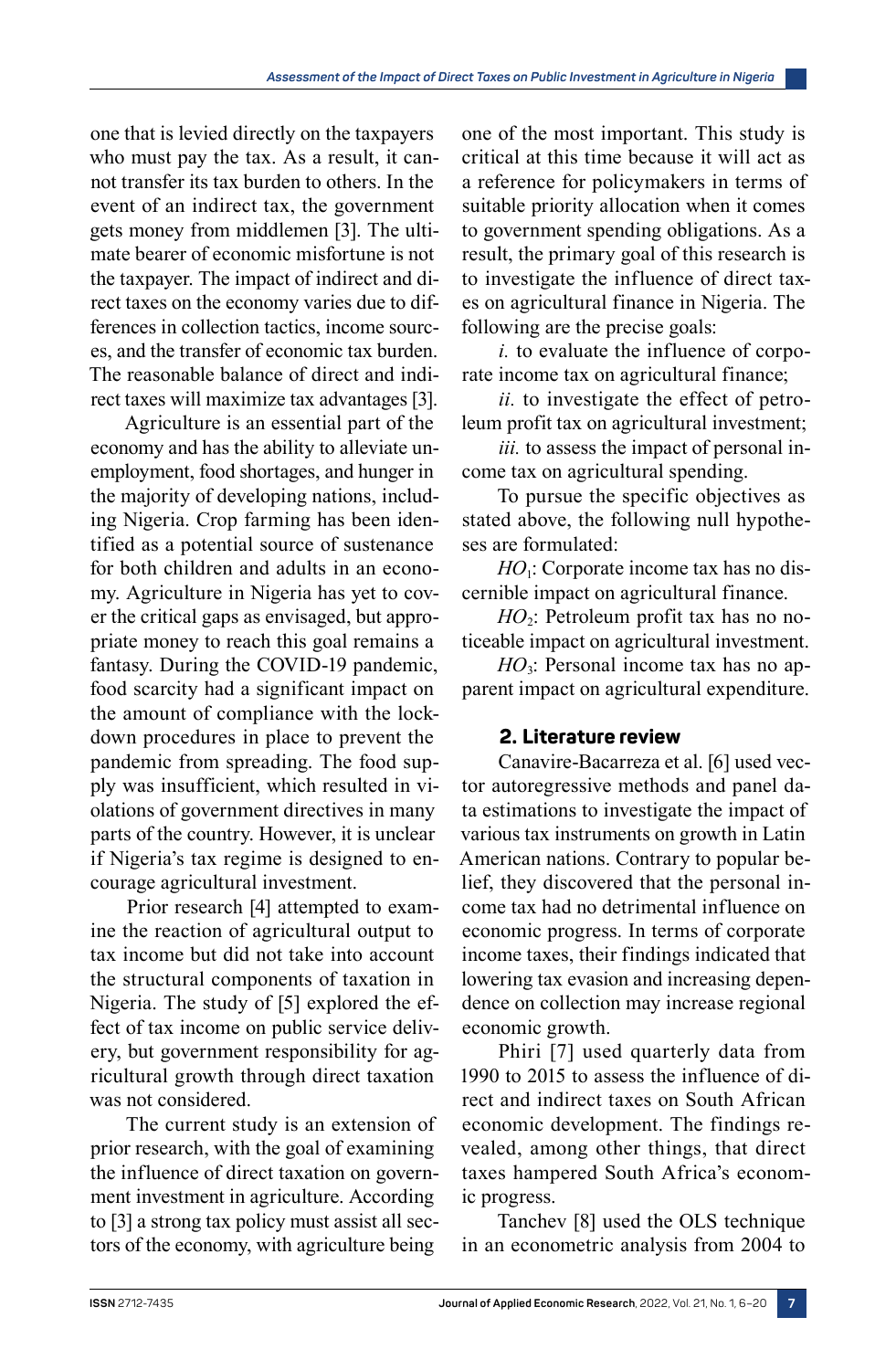2012 to analyze the influence of taxation on Bulgarian economic advancement. He observed that income taxes that are progressive enhance economic growth.

Stoilova [9] used panel data from EU‑28 member nations from 1996 to 2013 to analyze the impact of tax structure on economic development. Among other factors, the study revealed that taxes on individual income and assets contributed significantly to economic growth.

Bazgan [10] investigated the impact of direct and indirect taxes on Romanian economic development using the Vector Autoregressive Model. The research, which lasted from 2009 to 2017, revealed, among other things, that a positive variation in the structure of direct taxes had a detrimental impact on Romanian economic development.

Gashi et al. [11] assessed the influence of Kosovo's tax structure on economic development from 2007 to 2015 using both primary and secondary data. According to the data, all taxes had a positive impact on Kosovo's economic growth.

Nguyen [3] used least-squares regression to examine the impact of direct and indirect taxes on Vietnam's economic performance from 2003 to 2017. According to the data, whereas direct taxes had minimal influence on the Vietnamese economy, indirect taxes had a significant impact.

Korkmaz et al. [12] used the autoregressive distributed lag (ARDL) technique to study the influence of direct and indirect taxes on economic development in Turkey. The research' findings demonstrated that indirect taxes had a positive and considerable influence on economic growth, but direct taxes had a considerably negative impact.

Other studies [13] did additional research from 1992 to 2016 on the impacts and implications of direct and indirect taxes on economic development and total tax collection in 51 countries. The dynamic panel generalized technique of moments

was used to estimate the data (GMM). Direct taxes were shown to be substantial and adversely related with economic growth, while indirect taxes proved to have a positive but minor influence on the dependent variable. A tax structure centered on direct taxes, such as income, profit, and capital gains taxes, may be deleterious to economic growth, according to the study.

Neog and Gaur [14] used panel data to evaluate the long-run and short-run relationship between taxes and state-level economic performance in 14 Indian states from 1991 to 2016. The findings demonstrated a 'U' shaped relationship between the tax structure and economic progress.

From 2006 through 2016, Rexha et al. [15] assessed the influence of Kosovo's tax structure on economic development. The study found a strong long-term relationship between the variables, but no significant impact of direct taxes on economic progress.

Sanjeeb [16] investigated the impact of the new taxation system on indirect tax collection in India, specifically in Odisha. The research was analytic in nature, relying on publicly available data. Revenue collection under the goods and services tax was supposed to start in July 2017 and cease in March 2021. The figures demonstrate a growing trend of indirect tax in India as a result of the adoption of a new tax, with the exception of a few months due to administrative issues and the current Corona outbreak.

Okolo et al. [17] examined whether corporate taxes had an impact on combined federally collected tax revenues and economic growth using quarterly time-series data derived from the official websites of the Federal Inland Revenue Service, the National Bureau of Statistics (NBS), and the Central Bank of Nigeria (CBN) Statistical Bulletin for the period 2015– 2020. According to the findings of the Multivariate Vector Auto Regression,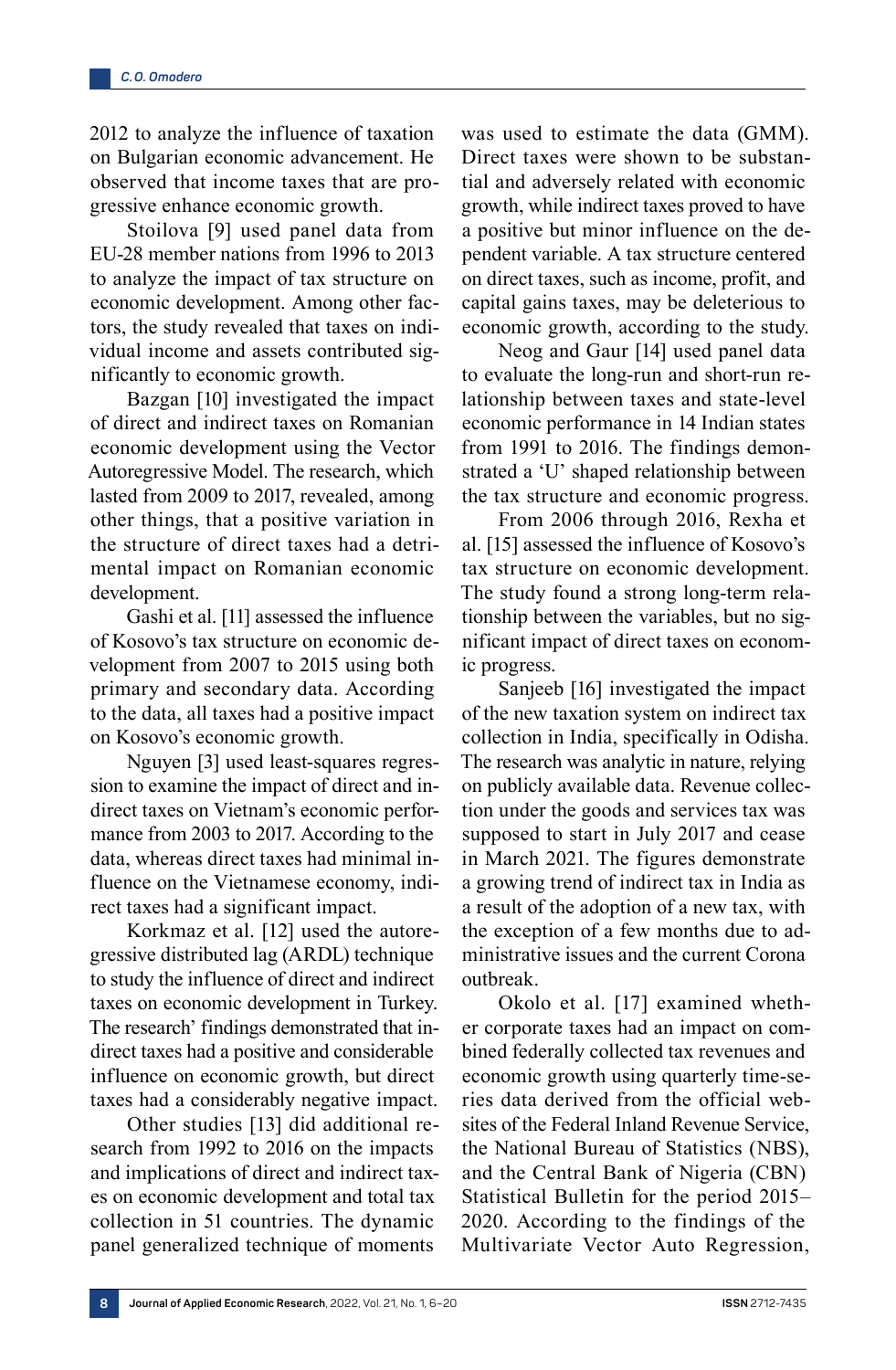business taxes had a substantial impact on the cumulative government's total tax collection; commercial income tax (CIT) and wealth creation were statistically significant, however fuel profits tax had no effect on the economy.

Nwanakwere [18] investigated the link between tax and economic growth (GDP) in Nigeria using secondary data from 1981 to 2014, applying the Auto-Regressive Distributed Lag (ARDL) bound test technique. The ARDL results showed that there was no co-integration of the variables. Surprisingly, the short-term data revealed that while the aggregate tax was small, the decomposed taxes were significant. Petroleum profit and consumption taxes showed positive relationships with GDP, but corporate income tax, excise, and customs duties had negative relationships.

Onaolapo et al. [19] investigated the impact of petroleum profit tax on Nigerian economic growth using OLS. The study found that PPT and tax income from other sources had a substantial beneficial influence on Nigerian economic growth.

Omodero and Dandago [5] examined the influence of tax income on public service delivery in Nigeria from 1981 to 2017 using the ordinary least squares approach. The goal was to determine how much tax money affected critical service delivery metrics in the country, such as access to essential services. According to the data, tax money had a positive and significant impact on education and medical services.

Oladipo et al. [4] investigated the influence of total tax income on agricultural output in Nigeria. The study used co-integration with the Engel and Granger techniques to determine long- and short-run behavior. Although labor and overall tax produced were not effective in the short term, it was determined that there was a positive and strong relationship between agricultural income, agricultural capital, usually denoted by loan, and agricultural

productivity. Agricultural output was statistically significant for employment, capital, and total income over a longer time, but tax was not. According to the findings, the tax did not have the expected impact on Nigeria's agriculture industry.

Ilahoya and Mgbame [20] were interested in the relationship between the direct tax element and Nigeria's industrial progress when seen in the context of the worldwide migration from direct to indirect taxation. The study lasted 32 years (1980 to 2011), utilizing data acquired from the CBN, the Federal Inland Revenue Service, and the African Statistical Bulletin. Using the «Augmented Dickey Fuller» test, «Cointegration test, and Engle Granger two step» process, it was revealed that direct tax components and economic growth were positively and substantially connected with a co-efficient of (4.1007) and t-value of (2.480169).

Ilaboya and Ofiafor [21] explored the correlation between the petroleum profit tax and economic growth in Nigeria, employing a combination of co-integration and error correction statistical approaches as an analytical method, and discovered that the petroleum profit tax has a beneficial connection with Nigeria's real GDP growth rate. As a result, the study indicated that petroleum profit tax had a beneficial influence on Nigerian economic growth, whereas openness was shown to have a negative but negligible impact on Nigerian economic growth.

Etimet al. [22] evaluated the long-run link between petroleum profit and corporate income taxes and Nigerian economic development from 1980 to 2018. Augmented Dickey Fuller (ADF) unit roottest, Engle Granger Procedure co-integration test, Parsimonious Error Correction Mechanism (ECM), Durbin-Watson statistic, and over parameterized model were the analytical techniques used. The findings of the research demonstrated a statistically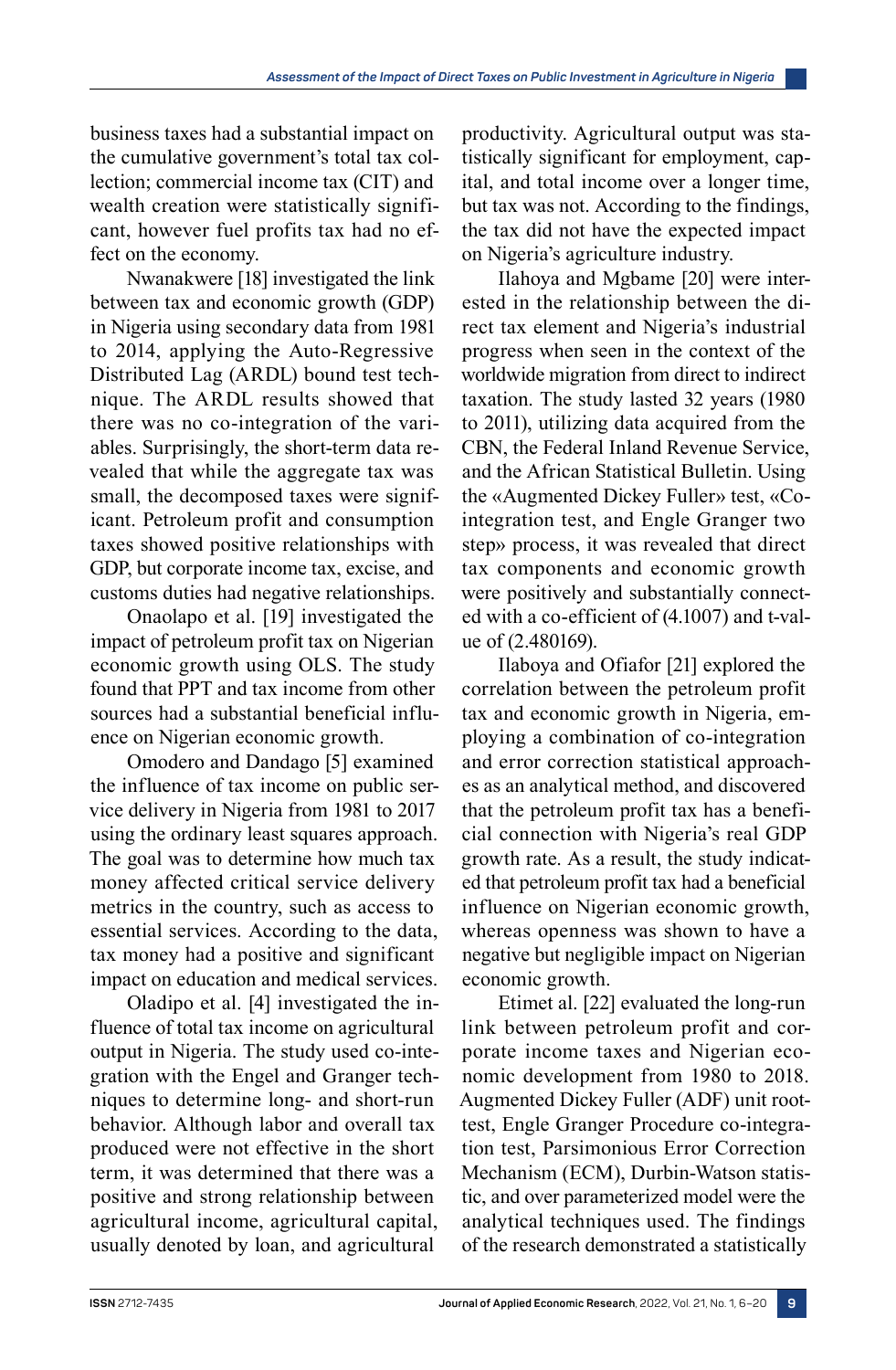significant relationship between the examined variables and (0.9844) and (0.9471) co-efficients for petroleum profit tax and corporate income tax, respectively, when independent variables merge with the dependent variable at first order. This suggests a long-term relationship. Furthermore, the parsimonious findings reveal positive coefficients of (3.6344), (2.7644), and (2.7629) for CIT and PPT t-values on economic growth.

Aminu et al. [23] investigated the influence of petroleum profit tax on Nigerian economic development from 1985 to 2019. The analysis proved the presence of a long-run link between the petroleum profit tax and Nigerian economic development. Furthermore, the analysis discovered that the petroleum profit tax had a favorable influence on Nigeria's economic growth.

Mdanat et al. [24] use an error correction mechanism to discover that income tax, company tax, and personal tax all have a negative influence on growth in Jordan. They argue that, regardless of tax collecting, the government's primary priority should be on people's social fairness.

Dladla and Khobai [25] find comparable results in South Africa, where income taxes are negative.

Federici and Parisi [26] analyzed data from 880 enterprises in Italy to show that corporation tax is harmful for investments when both effective average and marginal tax rates are considered.

The investigation of [27; 28] revealed the negative relationship between income and corporate tax and growth performance.

Vartia et al. [29] discover that company tax has a detrimental influence on OECD nations. When comparing the average and marginal tax rates, the marginal tax rate has a greater influence on investment decisions and labor supply than the average tax rate.

Aamir et al. [30] used panel data on direct and indirect taxes from 2000 to 2009 in their study in India and Pakistan. They

discovered that direct taxes had a considerable influence on overall revenue in the Indian economy but not in Pakistan. They found an R2 value of (0.923), indicating that the explanatory variables explained 92.3 percent of the variation in total income in India, but Pakistan only had an R-square value of (0.231), accounting for 23.1 percent of the variation in the model's results.

Ayuba [31] used OLS to examine the influence of non-oil tax income on Nigerian economic development from 1993 to 2012. The findings revealed that non-oil tax income had a favorable influence on Nigeria's economic growth.

Okoh et al. [32] investigated the impact of a petroleum profit tax on Nigerian economic development. The study used OLS to demonstrate that PPT had a beneficial influence on Nigerian GDP.

Khadijat and Taophic [33] used FMOLS to investigate the effect of petroleum profit tax and company income tax on Nigeria's economic growth. They discovered that petroleum profit tax (PPT) and company income tax (CIT) had a positive and significant influence on Nigeria's real gross domestic product (RGDP).

Ngu [34] investigated the impact of the petroleum profit tax on the performance of Nigerian listed oil and gas enterprises. Secondary data were gathered from the annual reports of six publicly traded oil and gas companies in Nigeria operating in the upstream sector from 2012 to 2018. The data was analyzed using Eviews using a simple linear regression approach to assess the influence of the independent variable (Petroleum Profit Tax) on the dependent variables (Return on Assets and Earnings per Share). According to the findings, the petroleum profit tax has a strong beneficial influence on profits per share of Nigerian listed oil and gas corporations. However, the petroleum profit tax has a negligible beneficial effect on the return on assets of Nigerian listed oil and gas enterprises.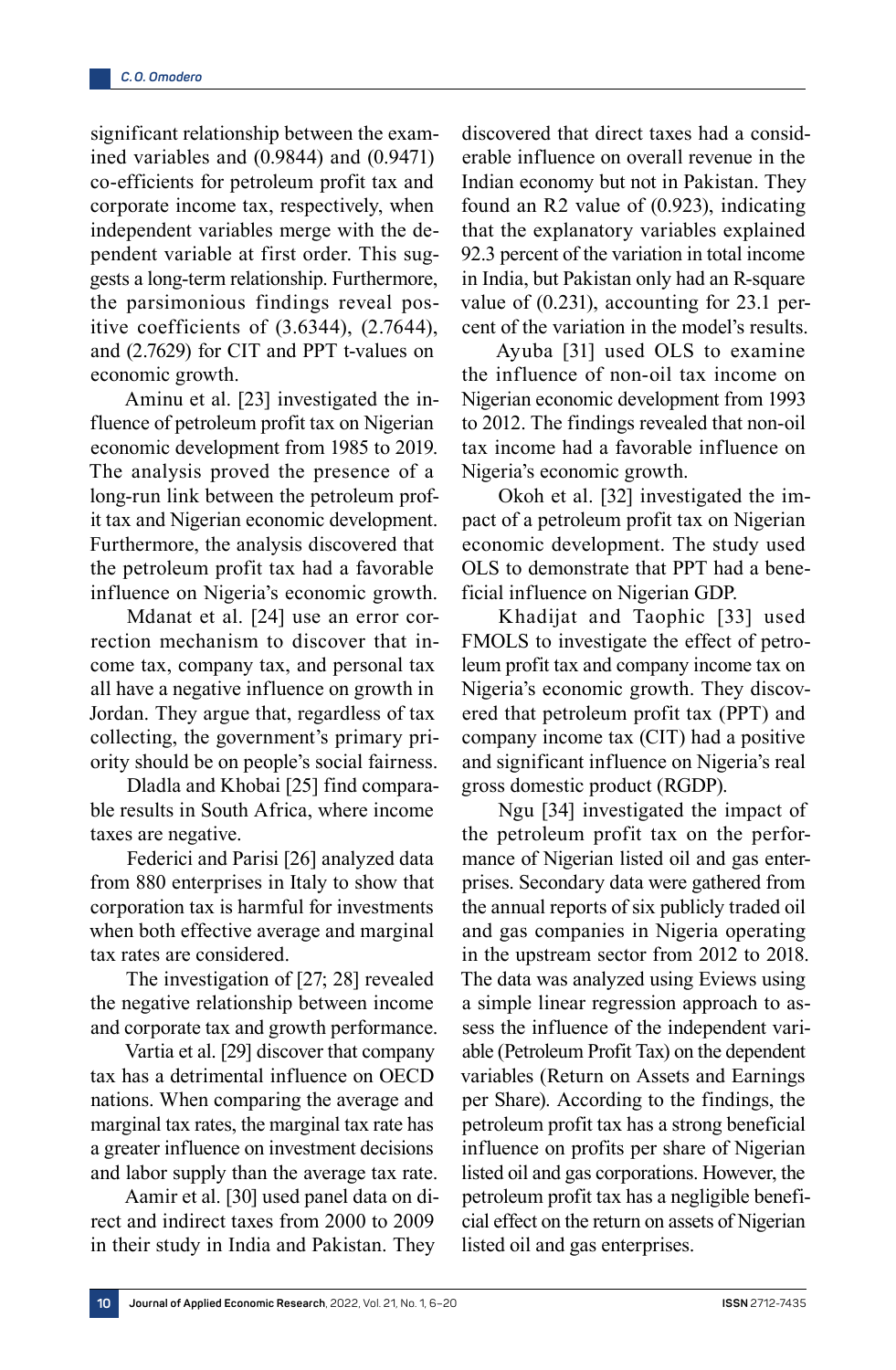# **3. Methodology**

The study looked at the effects of direct taxation on state investment in agriculture in Nigeria. Petroleum profit tax (PPT), personal income tax (PIT), and corporate income tax (CIT) are the explanatory factors used in this study. The dependent variable is the government's investment in agriculture (AGR). Secondary data comprises both extrinsic and intrinsic factors. The data on PPT, PIT, and CIT were collected from the OECD's online database, while the figures on AGR were obtained from the Central Bank of Nigeria's Statistical Bulletin. The research runs from 2010 through 2020. Due to the use of several currencies, we provided all data sets in logarithmic form.

The study employed the multiple regression method, and the significance level was set at 5%. The e-views analytical program is used to obtain empirical results. As a result, the multiple regression model is defined as follows:

$$
LOGAGR = f (LOGPPT, LOGPIT, LOGPIT, LOGCIT),
$$
\n(1)

where  $LOGAGR$  – Public Investment in Agriculture; LOGPPT – Petroleum Profit Tax; LOGCIT – Companies Income Tax; LOGPIT – Personal Income Tax.

We express the model in econometric form as follows:

$$
LOGAGR = \beta 0 + \beta 1 LOGPIT + \beta 2LOGPIT + + \beta 3LOGCIT + \varepsilon, \qquad (2)
$$

where  $AGR$  – Investment in Agriculture; *PPT* – Petroleum Profit Tax; *PIT* – Personal Income Tax; *CIT* – Company Income Tax;  $\beta$ 0 – Coefficient of the parameter estimate;  $β1 – β3 – Intercept; ε – Error term.$ 

# **4. Results and discussion**

The regression outcome of this experiment is shown in Table 1. According to Table 1, the Durbin-Watson is 2, indicating that there is no autocorrelation, and the

# Table 1. **Regression result** Таблица 1. **Результаты регрессии**

Dependent Variable: LOG\_AGR Method: Least Squares Sample: 2010 2020 Included observations: 11

| Variable            | Coefficient | Std. Error            | t-Statistic | Prob.       |
|---------------------|-------------|-----------------------|-------------|-------------|
| LOG CIT             | 0.094543    | 0.192515              | 0.491092    | 0.6384      |
| LOG PIT             | 0.687784    | 0.140320              | 4.901549    | $0.0018***$ |
| LOG PPT             | 0.183215    | 0.125409              | 1.460942    | 0.1874      |
| C                   | $-4.048623$ | 1.335551              | $-3.031425$ | 0.0191      |
| R-squared           | 0.839269    | Mean dependent var    |             | 1.641871    |
| Adjusted R-squared  | 0.770385    | S.D. dependent var    |             | 0.130442    |
| S.E. of regression  | 0.062505    | Akaike info criterion |             | $-2.431842$ |
| Sum squared resid   | 0.027348    | Schwarz criterion     |             | $-2.287153$ |
| Log likelihood      | 17.37513    | Hannan-Quinn criter.  |             | $-2.523048$ |
| <i>F</i> -statistic | 12.18371    | Durbin-Watson stat    |             | 2.167505    |
| Prob (F-statistic)  | 0.003625    |                       |             |             |

Significant  $(a)$  1% level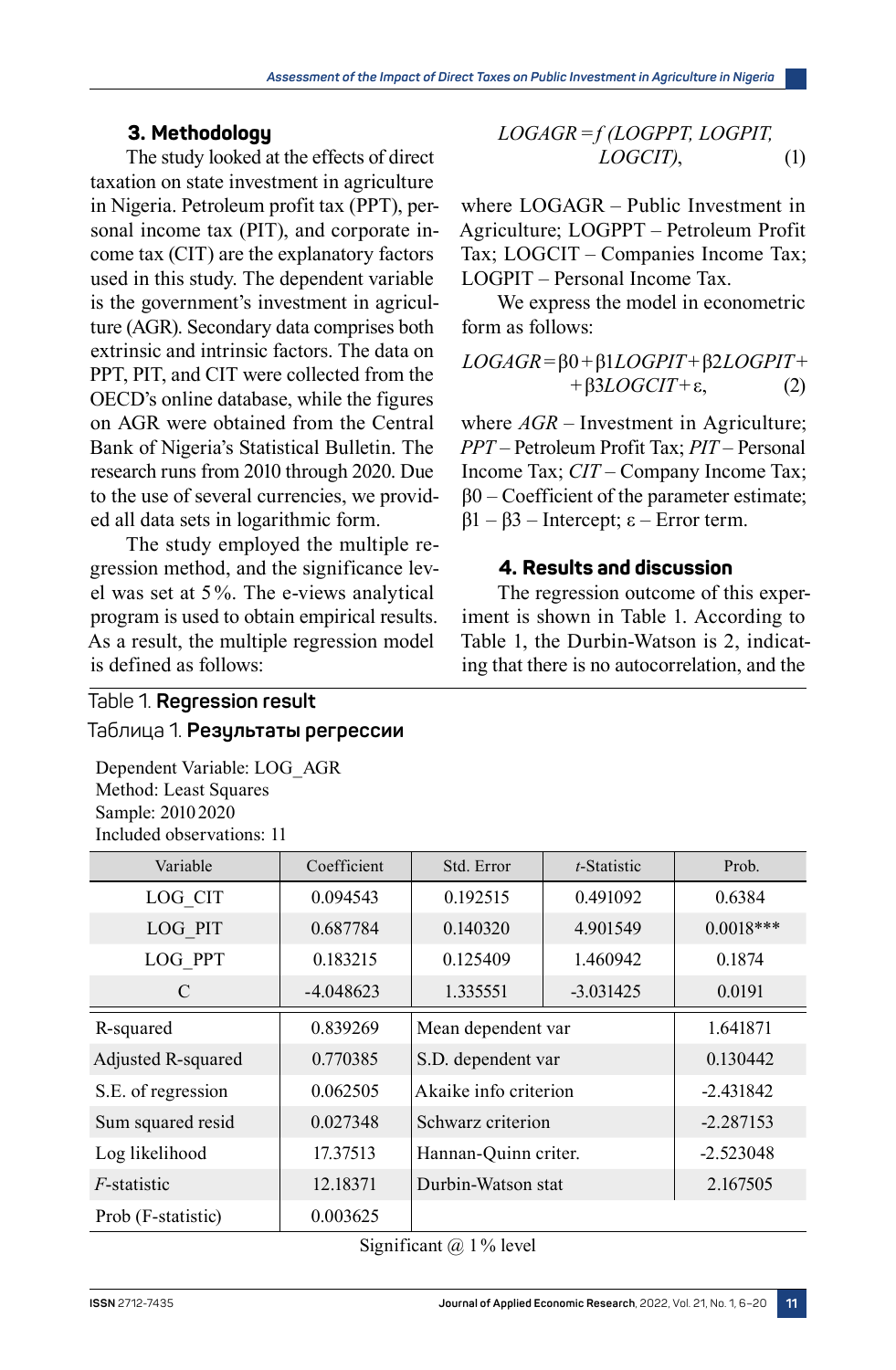standard error of regression is 0.06, which is less than 1, indicating that the model prediction is error-free. The R2 reveals that the independent factors account for up to 83.9 percent of the variance in the dependent variables.

The outcome illustrates why direct tax income can aid agricultural growth. Similarly, the F-statistic with a p-value of 0.00 is 12.18. Looking at this finding, the independent factors confirm their considerable and favorable influence on agricultural growth. The outcome also demonstrates that the model utilized in this investigation is a good match.

#### *Hypothesis analysis:*

*H01: Corporate income tax has no discernible impact on agricultural finance.*

We hypothesized in this study that corporate income tax had no major influence on agricultural funding in Nigeria. In Table 1, the null hypothesis is tested using the t-statistic, which indicates that the t-statistic is 0.49 and the p-value is 0.64. As a result, the conclusion suggests that corporate income tax has little influence on agricultural funding. As a result, the H01 is approved and the alternative is rejected. These findings corroborate those of [4] and [18].

# *H02: Petroleum profit tax has no noticeable impact on agricultural investment.*

The study also suggested that petroleum profit tax does not have a noteworthy influence on agricultural development in Nigeria. From the result in Table 1, the t-statistic of PPT is 1.46 while the p-value is 0.19 which is above the threshold of 0.05. Therefore, the H02 is accepted and the alternative rejected. This result is consistent with the findings of [4], however it contradicts the findings of [18] study.

*H03: Personal income tax has no apparent impact on agricultural expenditure.*

The first hypothesis that personal income tax has no effect on agricultural finance is tested, and the outcome is shown in Table 1 with a t-statistic of 4.90 and a p-value of 0.000.05. As a result, personal income tax has a favorable and large impact on agricultural financing. As a consequence, the H03 is rejected and the option is chosen.

The above-mentioned Figure 1 is utilized to assess the model's normality. The p-value of 0.84 from the Jarque-Bera result is larger than 0.05, indicating that the data distribution is normal. Figure 2 shows that the blue line forming between the two red lines indicates that the model for this study is stable. The blue line staying between the



| Series: Residuals<br>Sample 2010 2020<br>Observations 11 |             |  |  |  |
|----------------------------------------------------------|-------------|--|--|--|
| Mean                                                     | -1.19e-16   |  |  |  |
| Median                                                   | 0.009490    |  |  |  |
| Maximum                                                  | 0.084104    |  |  |  |
| Minimum                                                  | $-0.085293$ |  |  |  |
| Std. Dev.                                                | 0.052296    |  |  |  |
| Skewness                                                 | 0.002524    |  |  |  |
| Kurtosis                                                 | 2.133967    |  |  |  |
| Jarque-Bera                                              | 0.343768    |  |  |  |
| Probability                                              | 0.842077    |  |  |  |

**Рис. 1.** Гистограмма теста нормальности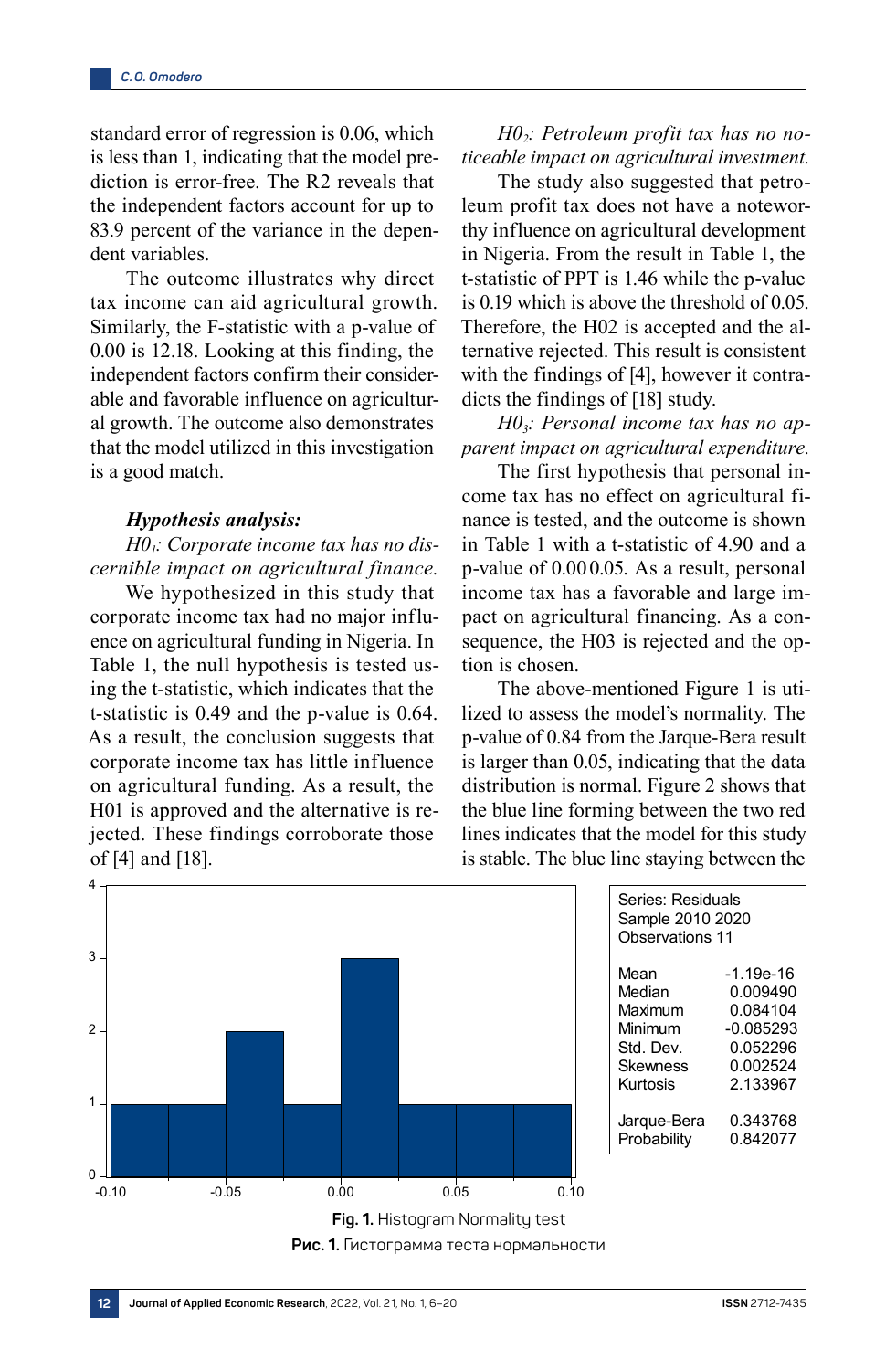

**Fig. 2.** Model Stability test **Рис. 2.** Тест стабильности системы

two dotted red lines without crossing their frontiers is a sign that the study's model is unwavering and produces reliable outcomes.

Table 2 offers information regarding the requirements that were met, resulting in the acceptance of the study model. At the 5% level of significance, the diagnostic tests help determine if the model is stable, free of serial correlation, and heteroskedastic.

Table 2 offers information regarding the requirements that were met, resulting

Таблица 2. **Результаты диагностического теста**

in the acceptance of the study model. At the 5% level of significance, the diagnostic tests help determine if the model is stable, free of serial correlation, and heteroskedastic. If any of these occur, the outcome of the multiple regression model would be deceiving; hence, the absence of all confirms the veracity of the findings. There is no multi-collinearity, either, with the VIF reading 1.36, 1.41 and 1.04 for CIT, PIT and PPT respectively. These values are less than the benchmark value of 10 [35].

| Type                                       | P-value | Level of<br>significance | Remarks               |
|--------------------------------------------|---------|--------------------------|-----------------------|
| Ramsey Reset test for stability of model   | 0.21    | $5\%$                    | Model is stable       |
| Breusch-Godfrey Serial Correlation LM Test | 0.94    | $5\%$                    | No serial correlation |
| Heteroskedasticity Test                    | 0.11    | $5\%$                    | No Heteroskedasticity |
| Variance Inflation Factor (VIF):           |         |                          |                       |
| $-CIT$                                     | 1.36    | 10                       | No multi-collinearity |
| $-$ PIT                                    | 1.41    | 10                       | $\zeta \zeta$         |
| $-$ PPT                                    | 1.04    | 10                       | 66                    |

Table 2. **Diagnostic test result**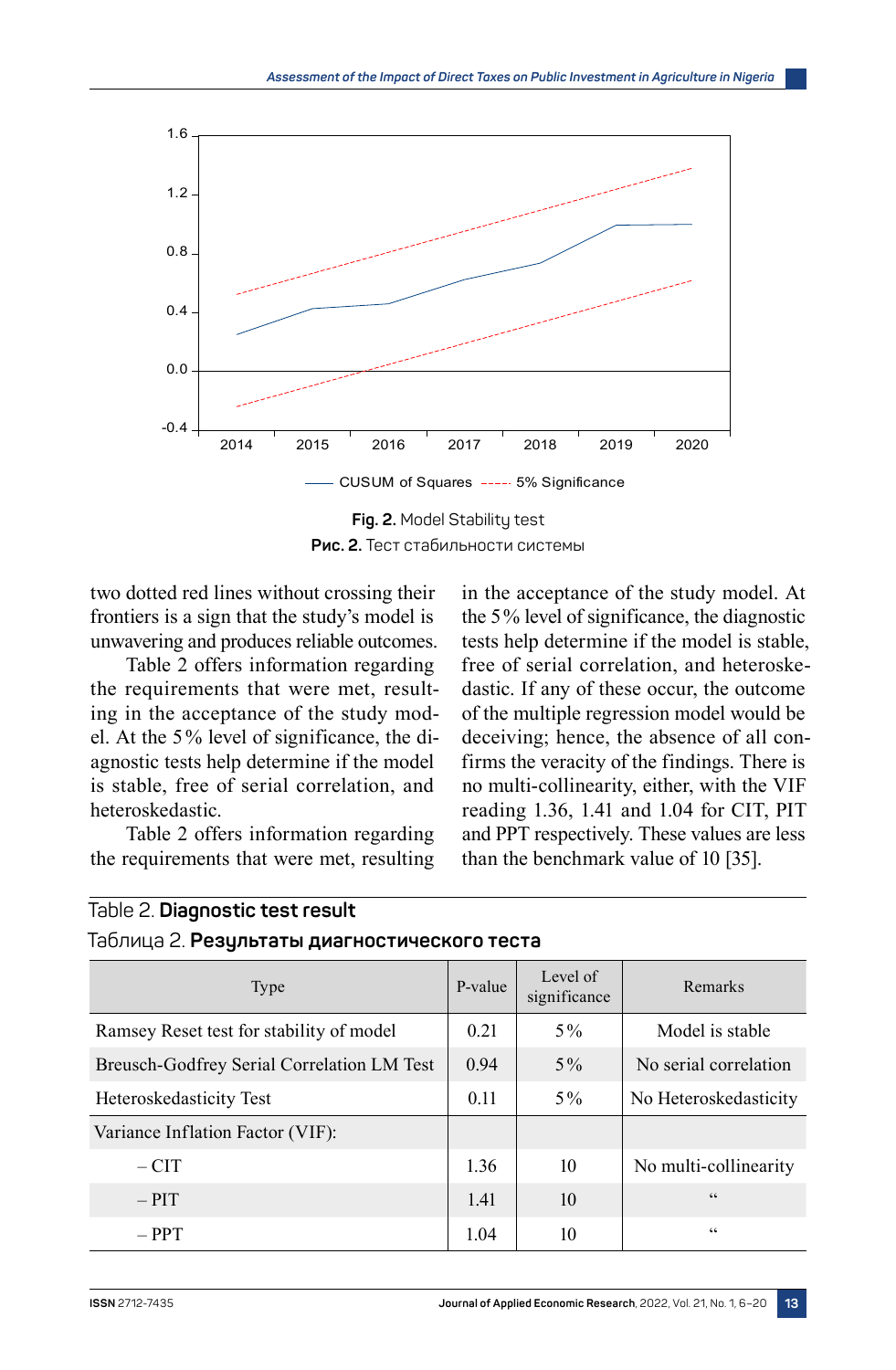# **5. Conclusion**

The purpose of this study is to assess the impact of direct taxes on agricultural finance in Nigeria. A wise tax policy should try to strengthen all sectors of the economy. Policies must be reevaluated if there is a gap in this expectation. The conclusions of the study have triggered a flurry of policy disputes about how to prioritize the use of tax revenues. The country's whole tax money has not been utilized to enhance agriculture. Due to the incapacity of direct taxes to have an impact on the agricultural sector, this study has provided insight and added another dimension to this perspective. Direct

taxes, in particular, have the potential to increase agricultural sector productivity if properly administered. The challenge in Nigeria is that priorities are misaligned and funds are misapplied. This is a significant policy Issue that must not be ignored. As a consequence, the current study recommends that Nigeria's tax policy be enhanced. According to the plan, a significant portion of direct taxes should be dedicated for agricultural funding. As part of the Sustainable Development Goals (SDG), especially Goals 1 and 2, this will enable for enough job creation, a boost in sufficient food production, and poverty reduction in the country.

### **References**

1. Kotlán, I. (2010). *Daňové zatížení a struktura daní v ČR ve srovnání s vybranými zeměmi OECD a EU a legislativní změny ve smyslu de lege ferenda.* Praha, Národohospodářský ústav Josefa Hlávky.

2. Kotlán, I., Machová, Z., Janíčková, L. (2011). Vliv zdanění na dlouhodobý ekonomický růst. *Politická Ekonomie*, Vol. 59, Issue 5, 638–658.

3. Nguyen, H.H. (2019). Impact of direct tax and indirect tax on economic growth in Vietnam. *Journal of Asian Finance, Economics and Business*. Vol. 6, No. 4, 129–137. DOI: 10.13106/ jafeb.2019.vol6.no.4.129.

4. Oladipo, O.A., Iyoha, F., Fakile, A., Asaleye, A.J., Eluyela, D.F. (2019). Tax revenue and Agricultural performance: evidence from Nigeria. *Problems and Perspectives in Management*, Vol. 17, Issue 3, 342–349. DOI: 10.21511/ppm.17(3).2019.27.

5. Omodero, C.O., Dandago, K.I. (2019). Tax revenue and public service delivery: Evidence from Nigeria. *International Journal of Financial Research*, Vol. 10, No. 2, 82–91. DOI: 10.5430/ ijfr.v10n2p82.

6. Canavire-Bacarreza, G., Martinez-Vazquez, J., Vulovic, V. (2013). Taxation and Economic Growth in Latin America. I*DB Working Paper Series*, No. IDB-WP‑431. Washington, DC, Inter-American Development Bank.

7. Phiri, A. (2016). The growth trade-off between direct and indirect taxes in South Africa: Evidence from a STR model. *Managing Global Transitions*, Vol. 14, No. 3, 233–250.

8. Tanchev, S. (2016). The role of the proportional income tax on economic growth of Bulgaria. *Ikonomicheski Izsledvania*, Vol. 25, Issue 4, 66–77.

9. Stoilova, D. (2017). Tax structure and economic growth: Evidence from the European Union. *Contraduria y Administracion*, Vol. 62, Issue 3, 1041–1057. DOI: 10.1016/j.cya.2017.04.006.

10. Bazgan, R.M. (2018). The impact of direct and indirect taxes on economic growth: An empirical Analysis related to Romania. *Proceedings of the 12th International Conference on Business Excellence 2018*, Vol. 18, Issue 1, 114–127. DOI: 10.2478/picbe‑2018–0012.

11. Gashi, B., Asllani, G., Boqolli, L. (2018). The effect of tax structure in economic growth. *International Journal of Economics and Business Administration*, Vol. 6, Issue 2, 56–67. DOI: 10.35808/ijeba/157.

12. Korkmaz, S., Yilgor, M., Aksoy, F. (2019). The impact of direct and indirect taxes on the growth of the Turkish economy. *Public Sector Economies*, Vol. 43, Issue 3, 311–323. DOI: 10.3326/pse.43.3.5.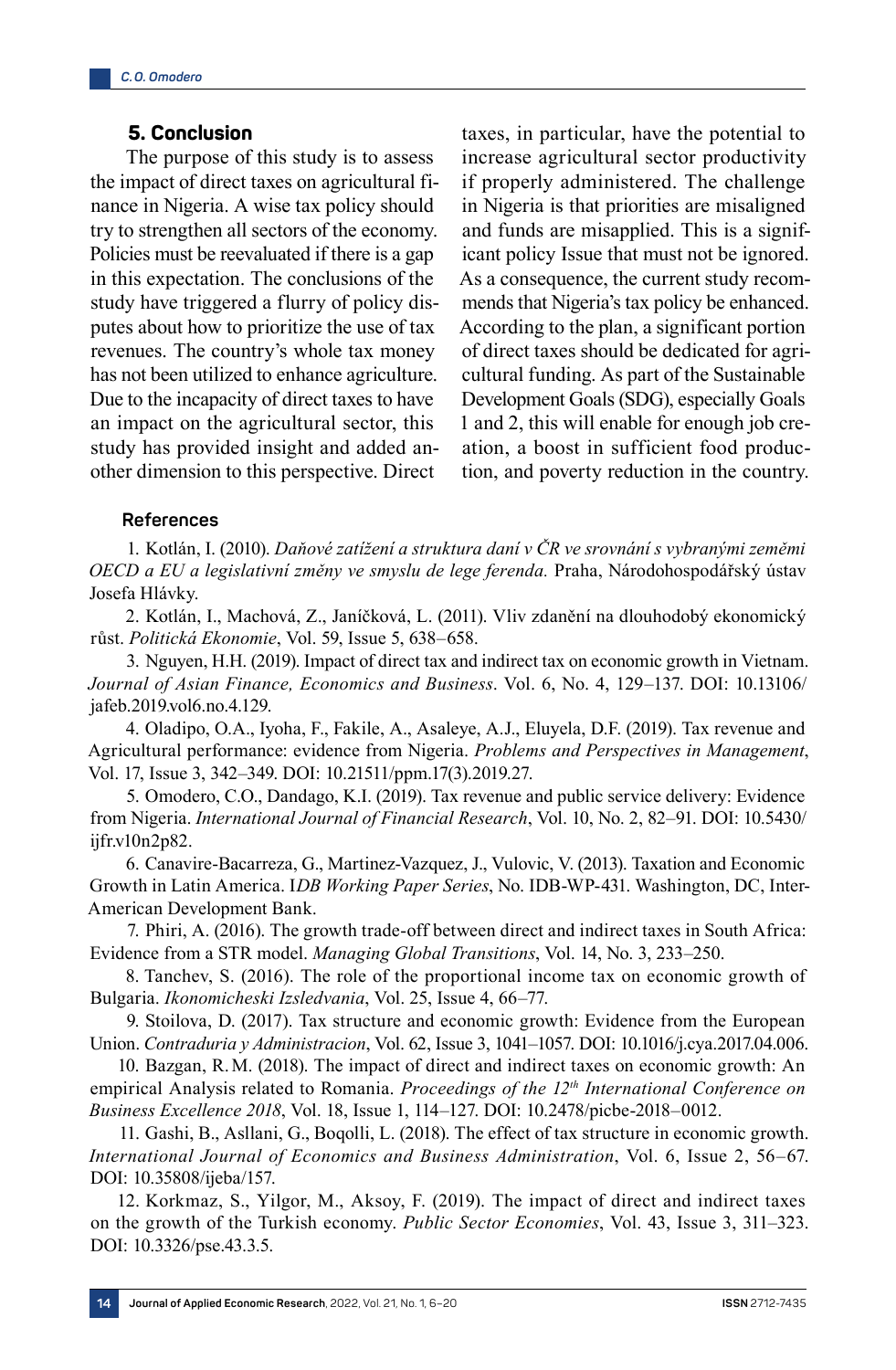13. Hakim, T.A. (2020). Direct versus indirect taxes: impact on economic growth and total tax Revenue. *International Journal of Financial Research*, Vol. 11, No. 2, 146–153. DOI: 10.5430/ ijfr.v11n2p146.

14. Neog, Y., Gaur, A. K. (2020). Tax structure and economic growth: a study of selected Indian States. *Journal of Economic Structure*, Vol. 9, Issue 1, Article No. 38. DOI: 10.1186/ s40008-020-00215-3.

15. Rexha, D., Bexheti, A., Berisha, H. (2021). The impact of direct and indirect taxes on economic growth: an analytical approach from the Republic of Kosovo. *International Journal of Public Sector Performance Management*, Vol. 7, No. 1, 74–86. DOI: 10.1504/IJPSPM.2021.111968.

16. Sanjeeb, K.D. (2021). Impact of Goods and Services Tax on Indirect Tax Revenue of India: With Special Reference to Odisha State. *Universal Journal of Accounting and Finance*, Vol. 9, No. 3, 431–441. DOI: 10.13189/ujaf.2021.090318.

17. Okolo, N.M., Ideh, O.A., Emengini, S.E. (2021). Electronic Corporate Tax, Aggregate Federally Collected Tax Revenues and Economic Growth: A Multivariate VAR Approach. *Universal Journal of Accounting and Finance*, Vol. 9, No. 3, 372–382. DOI: 10.13189/ujaf.2021.090311.

18. Nwanakwere, J.T. (2019). Tax and Economic Growth in Nigeria: An ARDL Approach. *Jurnal Ekonomi & Studi Pembangunan*, Vol. 20, No. 2, 124–134. DOI: 10.18196/jesp.20.2.5019.

19. Onaolapo, A.A., Fasina, H.T., Adegbite, T.A. (2013). The analysis of the effect of petroleum profit tax on Nigerian economy. *Asian Journal of Humanities and Social Sciences*, Vol. 1, Issue 1, 26–37.

20. IIahoya, J., Mghame, C. (2013). Direct Tax and Economic Growth in Nigeria. *ICAN Journal of Accounting and Finance*, Vol. 2, Issue 1, 65–81.

21. Ilaboya, O.J., Ofiafor, E. (2014). Petroleum profit tax and economic growth in Nigeria. *British Journal of Business and Management Research*, Vol. 1, No. 2, 55–67.

22. Etim, E.O., Nweze, A.U., Umoffong, N.J. (2020). Petroleum profits tax, company income tax and economic growth in Nigeria 1980–2018. *Journal of Accounting, Finance and Auditing Studies*, Vol. 6, Issue 4, 164–187. DOI: 10.32602/jafas.2020.034.

23. Aminu, A.M., Ibrahim, M.S., Sulu-Gambari, M. (2020). Impact analysis of petroleum profit tax and the economic growth in Nigeria: 1985–2019. *International Journal of Academic Accounting, Finance & Management Research*, Vol. 4, Issue 10, 59–68.

24. Mdanat, M.F., Shotar, M., Samawi, G., Mulot, J., Arabiyat, T.S., Alzyadat, M.A. (2018). Tax Structure and economic growth in Jordan, 1980–2015. *EuroMed Journal of Business*, Vol. 13, No. 1, 102-127. DOI: 10.1108/EMJB-11-2016-0030.

25. Dladla, K., Khobai, H. (2018). The impact of taxation on economic growth in South Africa. *MPRA Paper No. 86219*. Available at: https://mpra.ub.uni-muenchen.de/86219/1/MPRA\_ paper 86219.pdf.

26. Federici, D., Parisi, V. (2015). Do corporate taxes reduce investments? Evidence from Italian Firm level panel data. *Cogent Economics & Finance*, Vol. 3, Issue 1, Article No. 1012435. DOI: 10.1080/23322039.2015.1012435.

27. Arnold, J. M., Brys, B., Heady, C., Johansson, A., Schwellnus, C., Vartia, L. (2011). Tax Policy for Economic Recovery and Growth. *The Economic Journal*, Vol. 121, Issue 550, F59–F80. DOI: 10.1111/j.1468–0297.2010.02415.x.

28. Macek, R. (2015).The Impact of Taxation on Economic Growth: Case Study of OECD Countries. *Review of Economic Perspectives*, Vol. 14, Issue 4, 309–328. DOI: 10.1515/ revecp‑2015–0002.

29. Vartia, L. (2008). How do taxes affect investment and productivity? An industry-level analysis of OECD countries. *OECD Economics Department Working Papers No. 656*. OECD.

30. Aamir, M., Qayyum, A., Nasir, A., Hussain, S. (2011). Determinants of Tax Revenue, Comparative study of direct and indirect taxes of Pakistan and India. *International Journal of Business and Social Science*, Vol. 2, No. 19, 173–178.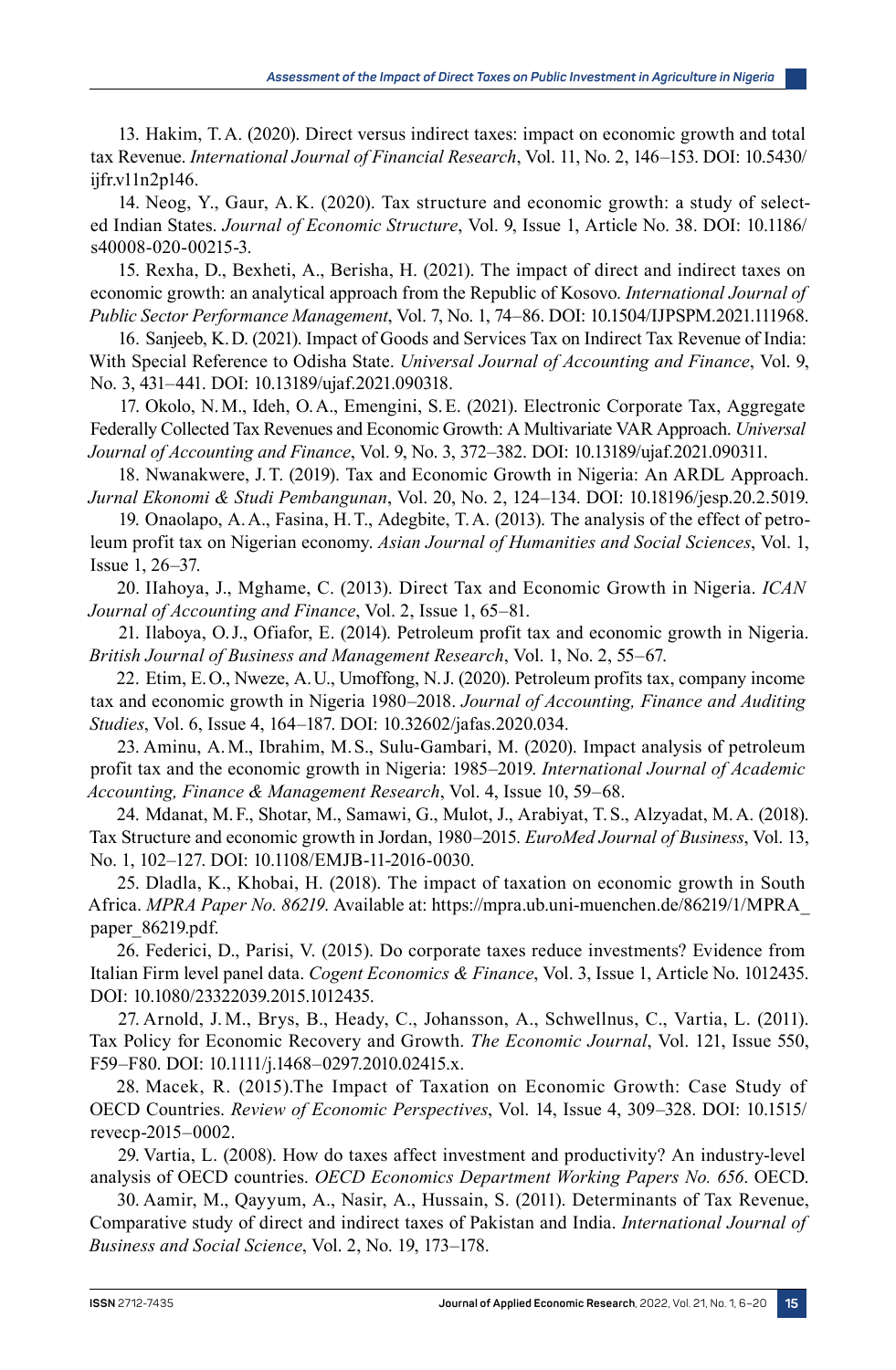31. Ayuba, A.J. (2014). Impact of Non-oil Revenue on Economic Growth: The Nigeria perspective. *International Journal of Finance and Accounting*, Vol. 3, No. 5, 303–309. DOI: 10.5923/ j.ijfa.20140305.04.

32. Okoh, J.I., Onyekwelu, U. L. Iyidiobi, F.C. (2016). Effect of petroleum profit tax on economic growth in Nigeria. *International Journal of Business and Management Review*, Vol. 5, No. 1, 47–53.

33. Khadijat, A.Y., Taophic, O.B. (2018). Effect of petroleum profit tax and companies' income tax on economic growth in Nigeria. *Journal of Public Administration, Finance and Law*, Vol. 1, Issue 13, 100–121.

34. Ngu, S. K. (2021). Petroleum profit tax and performance of listed oil and gas firms in Nigeria. *African Journal of Business and Economic Development*, Vol. 1, Issue 4, 1–13. DOI: 10.46654/AJJBED.1409.

35. Gujarati, D.N., Porter, D.C. (2009). *Basic Econometrics. 5th Ed*. Boston, McGraw-Hill Irwin.

### **INFORMATION ABOUT AUTHOR**

#### **Omodero Cordelia Onyinyechi**

PhD, ACA, Lecturer, Department of Accounting, College of Management and Social Sciences, Covenant University Ota, Ota, Ogun State, Nigeria (Km. 10 Idiroko Road, Canaan Land, Ota, Ogun State, Nigeria); ORCID 0000‑0002‑8758‑9756; e-mail: onyinyechi.omodero@covenantuniversity.edu.ng.

#### **ACKNOWLEDGMENTS**

I would like to convey my heartfelt appreciation to the editors and independent reviewers of the Journal of Applied Economic Research for their insightful comments that improved the overall quality of this research.

#### **FOR CITATION**

Omodero C. O. Assessment of the Impact of Direct Taxes on Public Investment in Agriculture in Nigeria. *Journal of Applied Economic Research*, 2022, Vol. 21, No. 1, 6–20. DOI: 10.15826/ vestnik.2022.21.1.001.

# **ARTICLE INFO**

Received December 27, 2021; Revised January 22, 2022; Accepted February 20, 2022.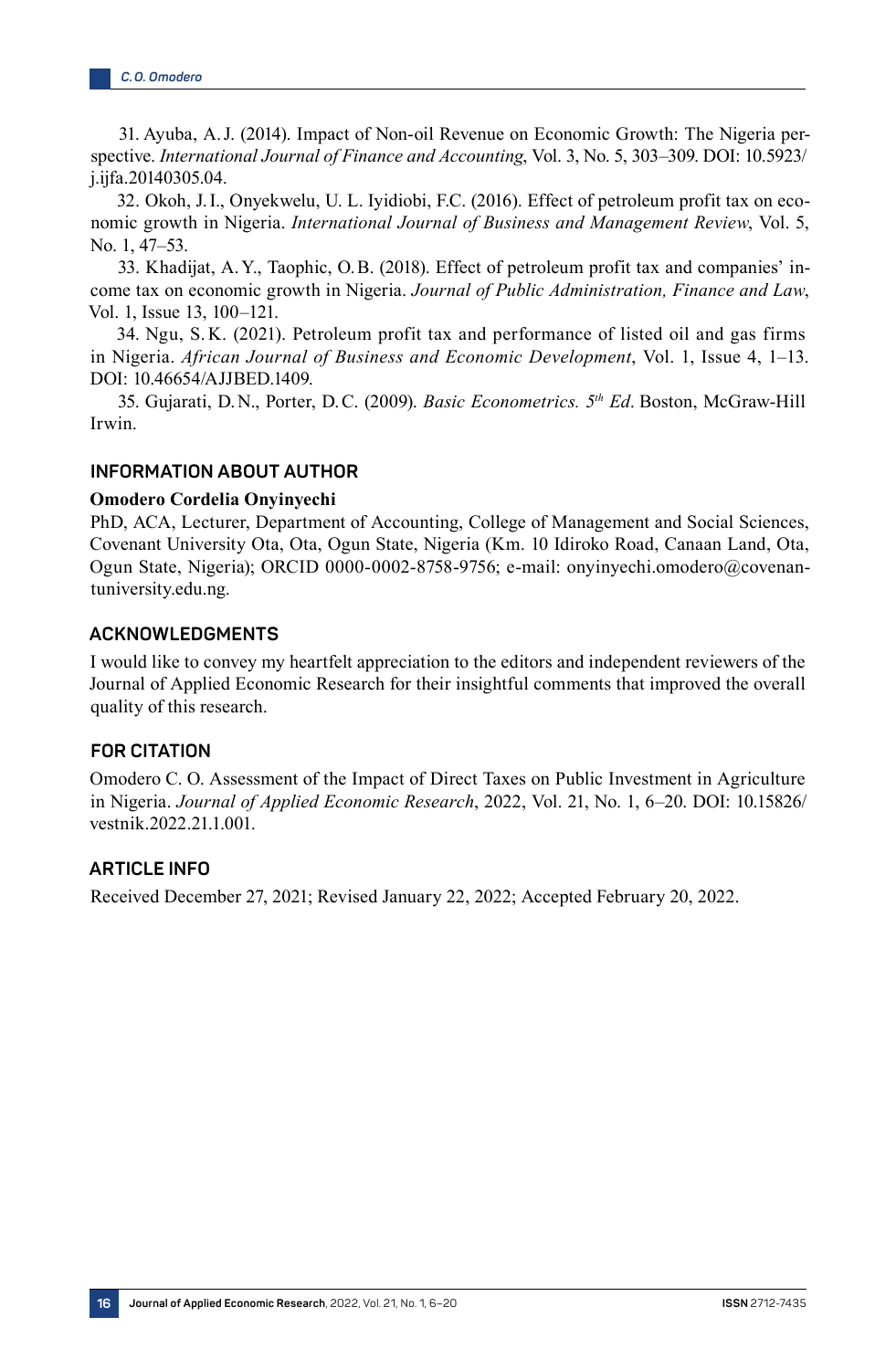**УДК 336.228**

# **Оценка влияния прямых налогов на государственные инвестиции в сельское хозяйство Нигерии**

### *К. О. Омодеро*

*Университет Ковенанта в Ота, Ота, штат Огун, Нигерия onyinyechi.omodero@covenantuniversity.edu.ng*

*Аннотация.* В этой статье исследуется влияние прямых налогов на финансирование сельского хозяйства. Для исследования в качестве прямых налогов использовались налог на нефтяную прибыль, подоходный налог с населения и корпоративный подоходный налог. Это три крупнейших прямых налога в Нигерии. Финансирование сельского хозяйства уже давно вызывает беспокойство, заставляя всю страну страдать от острого голода в результате инвестиционной апатии. Кроме того, Нигерия в настоящее время имеет высокий индекс голода 28,3, что ставит страну на 103-е место из 116 стран в рекорде Глобального индекса голода 2021 года. Данное исследование рассматривает проблемы налогового влияния на размер государственных инвестиций в сельское хозяйство Нигерии. Исследование направлено на оценку того, в какой степени прямые налоги могут облегчить налоговую нагрузку, предоставляя больше прямых налоговых поступлений (кредитов, вычетов) сельскохозяйственным предприятиям. Оценка проводится путем сбора вторичных данных Организации экономического сотрудничества и развития (ОЭСР) об уплачиваемых прямых налогах и расходах на сельское хозяйство и данных из Статистического бюллетеня Центрального банка Нигерии. Период исследования– с 2010 по 2020 год. Для анализа использовался метод множественной регрессии. С его помощью мы получили реальные доказательства того, что все проанализированные виды прямых налогов оказали незначительное влияние на финансирование сельского хозяйства, за исключением подоходного налога с населения, который оказывает положительное и значительное влияние на рост сельского хозяйства. Полученные результаты приводят к необходимости изменить нигерийские налоговые правила, чтобы позволить использование налоговых поступлений для выдачи сельскохозяйственных кредитов (вычетов). Ничтожность влияния налога на нефтяную прибыль и корпоративного подоходного налога на сельскохозяйственное финансирование требует организации более эффективных налоговых процессов и борьбы с должностными преступлениями среди сотрудников налоговых органов.

*Ключевые слова:* прямой налог; подоходный налог с населения; налог на предпринимательскую деятельность; энергетический налог; финансирование сельского хозяйства.

#### **Список использованных источников**

1. *Kotlán I.* Daňové zatížení a struktura daní v ČR ve srovnání s vybranými zeměmi OECD a EU a legislativní změny ve smyslu de lege ferenda. Praha: Národohospodářský ústav Josefa Hlávky, 2010.

2. *Kotlán I., Machová Z., Janíčková L.* Vliv zdanění na dlouhodobý ekonomický růst // Politická Ekonomie. 2011. Vol. 59, Issue 5. Рр. 638–658.

3. *Nguyen H. H.* Impact of direct tax and indirect tax on economic growth in Vietnam // Journal of Asian Finance, Economics and Business. 2019. Vol. 6, No. 4. Рр. 129–137. DOI: 10.13106/jafeb.2019.vol6.no.4.129.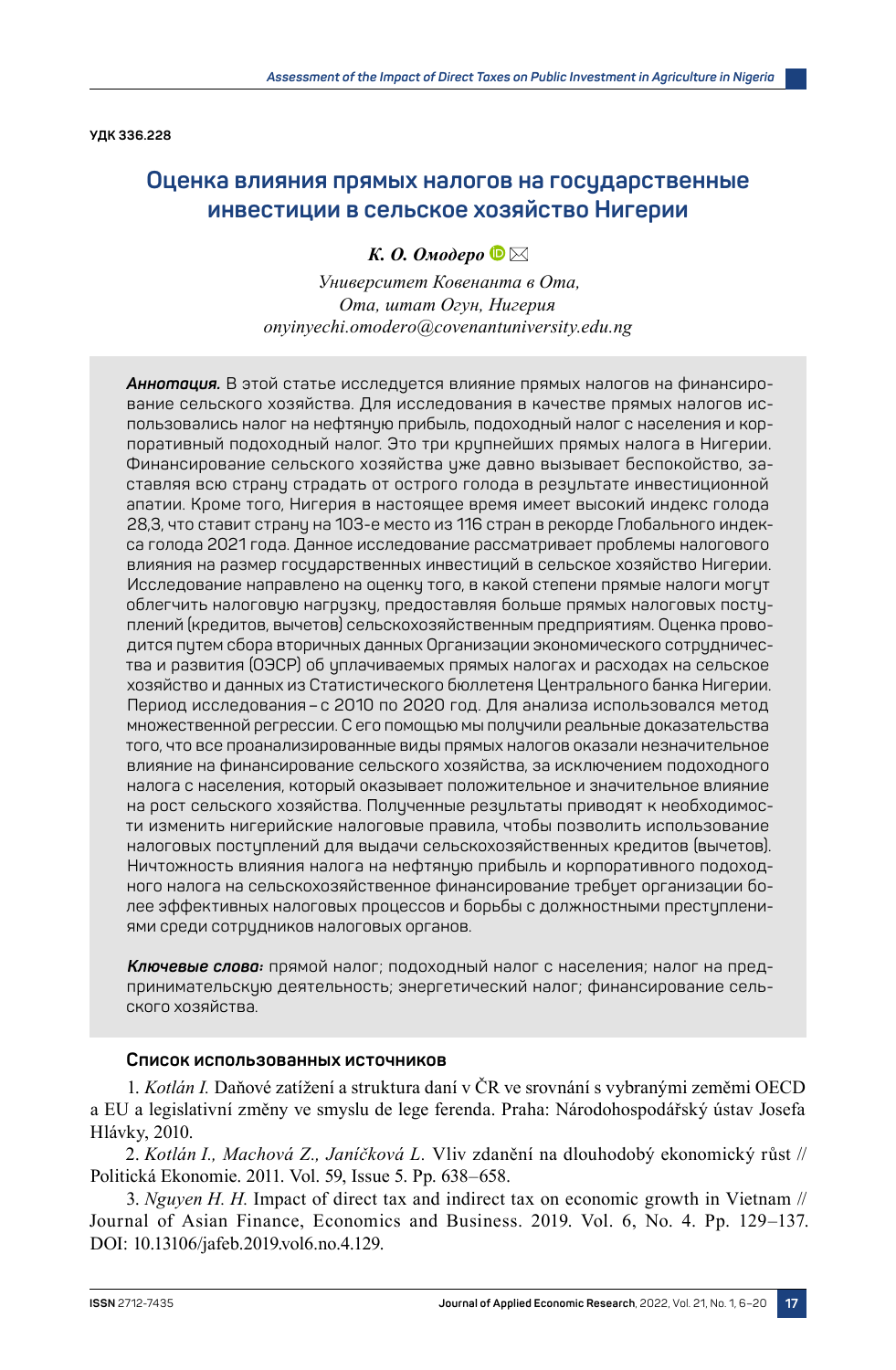4. *Oladipo O. A., Iyoha F., Fakile A., Asaleye A. J., Eluyela D. F.* Tax revenue and Agricultural performance: evidence from Nigeria // Problems and Perspectives in Management. 2019. Vol. 17, Issue 3. Рр. 342–349. DOI: 10.21511/ppm.17(3).2019.27.

5. *Omodero C. O., Dandago K. I.* Tax revenue and public service delivery: Evidence from Nigeria // International Journal of Financial Research. 2019. Vol. 10, No. 2. Рр. 82–91. DOI: 10.5430/ijfr.v10n2p82.

6. *Canavire-Bacarreza G., Martinez-Vazquez J., Vulovic V.* Taxation and Economic Growth in Latin America // IDB Working Paper Series, No. IDB-WP-431. Washington, DC: Inter-American Development Bank, 2013.

7. *Phiri A.* The growth trade-off between direct and indirect taxes in South Africa: Evidence from a STR model // Managing Global Transitions. 2016. Vol. 14, No. 3. Pp. 233-250.

8. *Tanchev S.* The role of the proportional income tax on economic growth of Bulgaria // Ikonomicheski Izsledvania. 2016. Vol. 25, Issue 4. Рр. 66–77.

9. *Stoilova D.* Tax structure and economic growth: Evidence from the European Union // Contraduria y Administracion. 2017. Vol. 62, Issue 3. Рр. 1041–1057. DOI: 10.1016/ j.cya.2017.04.006.

10. *Bazgan R. M.* The impact of direct and indirect taxes on economic growth: An empirical Analysis related to Romania // Proceedings of the 12th International Conference on Business Excellence 2018. Vol. 18, Issue 1. Pp. 114–127. DOI: 10.2478/picbe-2018–0012.

11. *Gashi B., Asllani G., Boqolli L.* The effect of tax structure in economic growth // International Journal of Economics and Business Administration. 2018. Vol. 6, Issue 2. Рр. 56–67. DOI: 10.35808/ijeba/157.

12. *Korkmaz S., Yilgor M., Aksoy F.* The impact of direct and indirect taxes on the growth of the Turkish economy // Public Sector Economies. 2019. Vol. 43, Issue 3. Рр. 311–323. DOI: 10.3326/pse.43.3.5.

13. *Hakim T. A.* Direct versus indirect taxes: impact on economic growth and total tax Revenue // International Journal of Financial Research. 2020. Vol. 11, No. 2. Рр. 146–153. DOI: 10.5430/ijfr.v11n2p146.

14. *Neog Y., Gaur A. K.* Tax structure and economic growth: a study of selected Indian States // Journal of Economic Structure. 2020. Vol. 9, Issue 1. Article No. 38. DOI: 10.1186/ s40008‑020‑00215‑3.

15. *Rexha D., Bexheti A., Berisha H.* The impact of direct and indirect taxes on economic growth: an analytical approach from the Republic of Kosovo // International Journal of Public Sector Performance Management. 2021. Vol. 7, No. 1. Рр. 74–86. DOI: 10.1504/ IJPSPM.2021.111968.

16. *Sanjeeb K. D.* Impact of Goods and Services Tax on Indirect Tax Revenue of India: With Special Reference to Odisha State // Universal Journal of Accounting and Finance. 2021. Vol. 9, No. 3. Рр. 431–441. DOI: 10.13189/ujaf.2021.090318.

17. *Okolo N. M., Ideh O. A., Emengini S. E.* Electronic Corporate Tax, Aggregate Federally Collected Tax Revenues and Economic Growth: A Multivariate VAR Approach // Universal Journal of Accounting and Finance. 2021. Vol. 9, No. 3. Рр. 372–382. DOI: 10.13189/ ujaf.2021.090311.

18. *Nwanakwere J. T.* Tax and Economic Growth in Nigeria: An ARDL Approach // Jurnal Ekonomi & Studi Pembangunan. 2019. Vol. 20, No. 2. Рр. 124–134. DOI: 10.18196/ jesp.20.2.5019.

19. *Onaolapo A. A., Fasina H. T., Adegbite T. A.* The analysis of the effect of petroleum profit tax on Nigerian economy // Asian Journal of Humanities and Social Sciences. 2013. Vol. 1, Issue 1. Рр. 26–37.

20. *IIahoya J., Mghame C.* Direct Tax and Economic Growth in Nigeria // ICAN Journal of Accounting and Finance. 2013. Vol. 2, Issue 1. Рр. 65–81.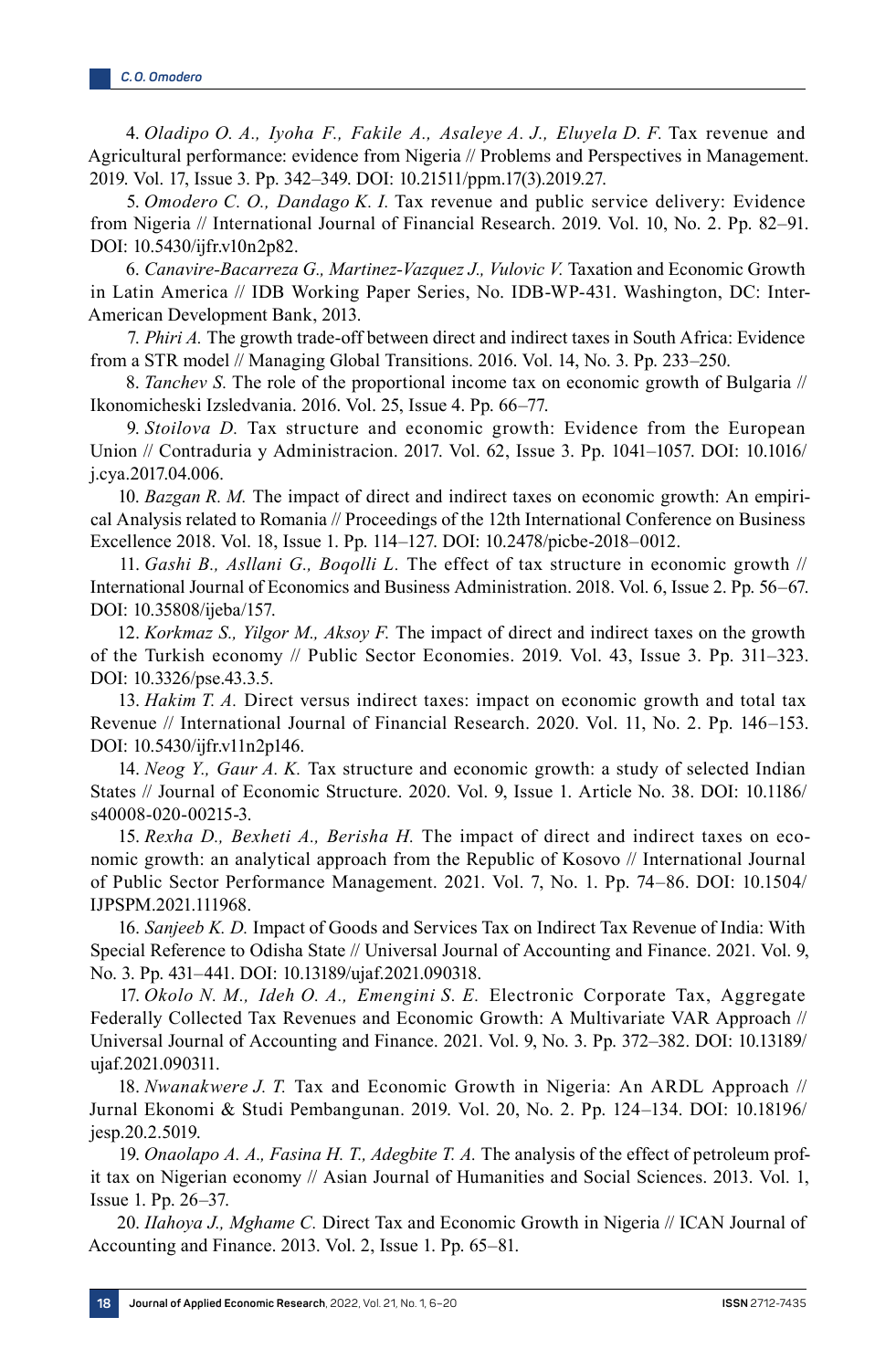21. *Ilaboya O. J., Ofiafor E.* Petroleum profit tax and economic growth in Nigeria // British Journal of Business and Management Research. 2014. Vol. 1, No. 2. Рр. 55–67.

22. *Etim E. O., Nweze A. U., Umoffong N. J.* Petroleum profits tax, company income tax and economic growth in Nigeria 1980–2018 // Journal of Accounting, Finance and Auditing Studies. 2020. Vol. 6, Issue 4. Рр. 164–187. DOI: 10.32602/jafas.2020.034.

23.*Aminu A. M., Ibrahim M. S., Sulu-Gambari M.* Impact analysis of petroleum profit tax and the economic growth in Nigeria: 1985–2019 // International Journal of Academic Accounting, Finance & Management Research. 2020. Vol. 4, Issue 10. Рр. 59–68.

24. *Mdanat M. F., Shotar M., Samawi G., Mulot J., Arabiyat T. S., Alzyadat M. A.* Tax Structure and economic growth in Jordan, 1980–2015 // EuroMed Journal of Business. 2018. Vol. 13, No. 1. Pp. 102-127. DOI: 10.1108/EMJB-11-2016-0030.

25. *Dladla K., Khobai H.* The impact of taxation on economic growth in South Africa // MPRA Paper No. 86219. 2018. [Электронный ресурс]. URL: https://mpra.ub.uni-muenchen. de/86219/1/MPRA\_paper\_86219.pdf.

26. *Federici D., Parisi V.* Do corporate taxes reduce investments? Evidence from Italian Firm level panel data // Cogent Economics & Finance. 2015. Vol. 3, Issue 1. Article No. 1012435. DOI: 10.1080/23322039.2015.1012435.

27.*Arnold J. M., Brys B., Heady C., Johansson A., Schwellnus C., Vartia L.* Tax Policy for Economic Recovery and Growth // The Economic Journal. 2011. Vol. 121, Issue 550. Рр. F59–F80. DOI: 10.1111/j.1468–0297.2010.02415.x.

28. *Macek R.* The Impact of Taxation on Economic Growth: Case Study of OECD Countries // Review of Economic Perspectives. 2015. Vol. 14, Issue 4. Рр. 309–328. DOI: 10.1515/ revecp‑2015–0002.

29. *Vartia L.* How do taxes affect investment and productivity? An industry-level analysis of OECD countries // OECD Economics Department Working Papers No. 656. OECD, 2008.

30.*Aamir M., Qayyum A., Nasir A., Hussain S.* Determinants of Tax Revenue, Comparative study of direct and indirect taxes of Pakistan and India // International Journal of Business and Social Science. 2011. Vol. 2, No. 19. Рр. 173–178.

31.*Ayuba A. J.* Impact of Non-oil Revenue on Economic Growth: The Nigeria perspective // International Journal of Finance and Accounting. 2014. Vol. 3, No. 5. Рр. 303–309. DOI: 10.5923/ j.ijfa.20140305.04.

32. *Okoh J. I., Onyekwelu U. L. Iyidiobi F. C.* Effect of petroleum profit tax on economic growth in Nigeria // International Journal of Business and Management Review. 2016. Vol. 5, No. 1. Рр. 47–53.

33. *Khadijat A. Y., Taophic O. B.* Effect of petroleum profit tax and companies' income tax on economic growth in Nigeria // Journal of Public Administration, Finance and Law. 2018. Vol. 1, Issue 13. Рр. 100–121.

34. *Ngu S. K.* Petroleum profit tax and performance of listed oil and gas firms in Nigeria // African Journal of Business and Economic Development. 2021. Vol. 1, Issue 4. Рр. 1–13. DOI: 10.46654/AJJBED.1409.

35. *Gujarati D. N., Porter D. C.* Basic Econometrics. 5th Ed. Boston, McGraw-Hill Irwin, 2009.

# **ИНФОРМАЦИЯ ОБ АВТОРЕ**

#### **Омодеро Корделия Оньиниечи**

Ph.D, ACA, преподаватель кафедры бухгалтерского учета, Колледж менеджмента и социальных наук, Университет Ковенанта в Ота, Ота, штат Огун, Нигерия (Km. 10 Idiroko Road, Canaan Land, Ota, Ogun State, Nigeria); ORCID 0000‑0002‑8758‑9756; e-mail: onyinyechi. omodero@covenantuniversity.edu.ng.